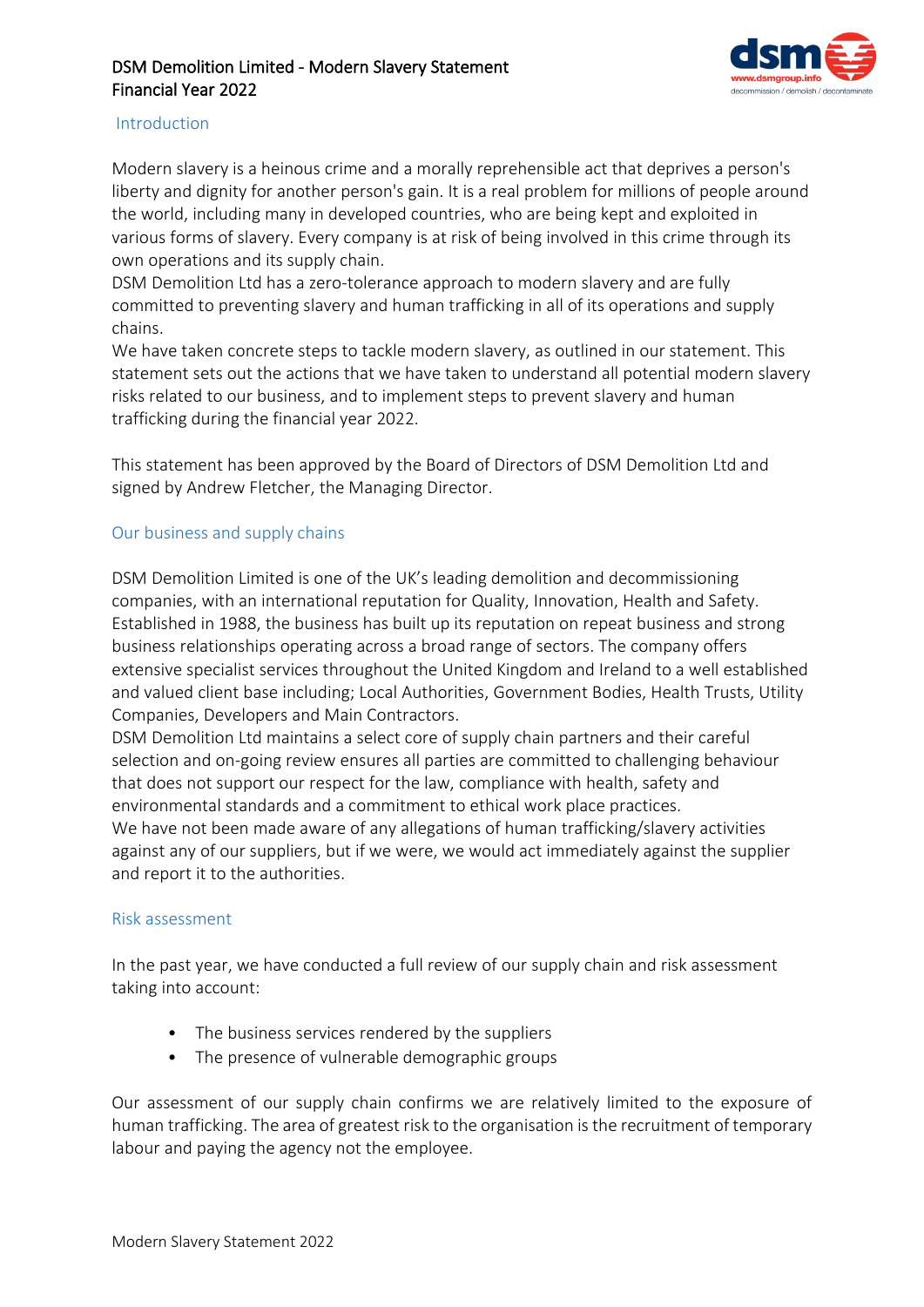

DSM Demolition have a designated Slavery Compliance Officer (SCO) to whom all concerns regarding Modern Slavery should be addressed. The SCO will, amongst others, co-ordinate and follow up any investigations following a report of Modern Slavery or failure to comply with DSM's Anti Slavery protocol.

### Policies

DSM Demolition Ltd operates the following policies for identifying and preventing slavery and human trafficking in our operations:

- Whistleblowing Policy we encourage all employees, customers and suppliers to report any suspicion of slavery or human trafficking without fear of retaliation.
- Code of Conduct our code encourages employees to do the right thing by clearly stating the actions and behaviour expected of them when representing the business. We strive to maintain the highest standards of employee conduct and ethical behaviour when undertaking business on behalf of our organisation and managing our supply chain.
- Purchasing policy we have updated our purchasing policy and supplier contracts to make explicit reference to slavery and human trafficking.
- Anti Slavery Policy outlines the risk to the business from modern slavery and the steps it takes to ensure the organisations operations and supply chains remain free from human trafficking
- Corporate Social Responsibility details our commitment to CSR, the principles upon which it is based and the broader community to which it applies
- Recruitment Policy details the governance and commitment to ensuring all appointments are undertaken fairly and in accordance with equal opportunities obligations

#### Supplier due diligence

DSM Demolition Ltd conducts due diligence on all new suppliers and on existing suppliers at regular intervals. This includes:

- Assessing risks in the provision of particular services
- Auditing the suppliers, and their health and safety standards, right to work in the UK and employee contracts
- Sanctioning suppliers that fail to improve their performance in line with our requirements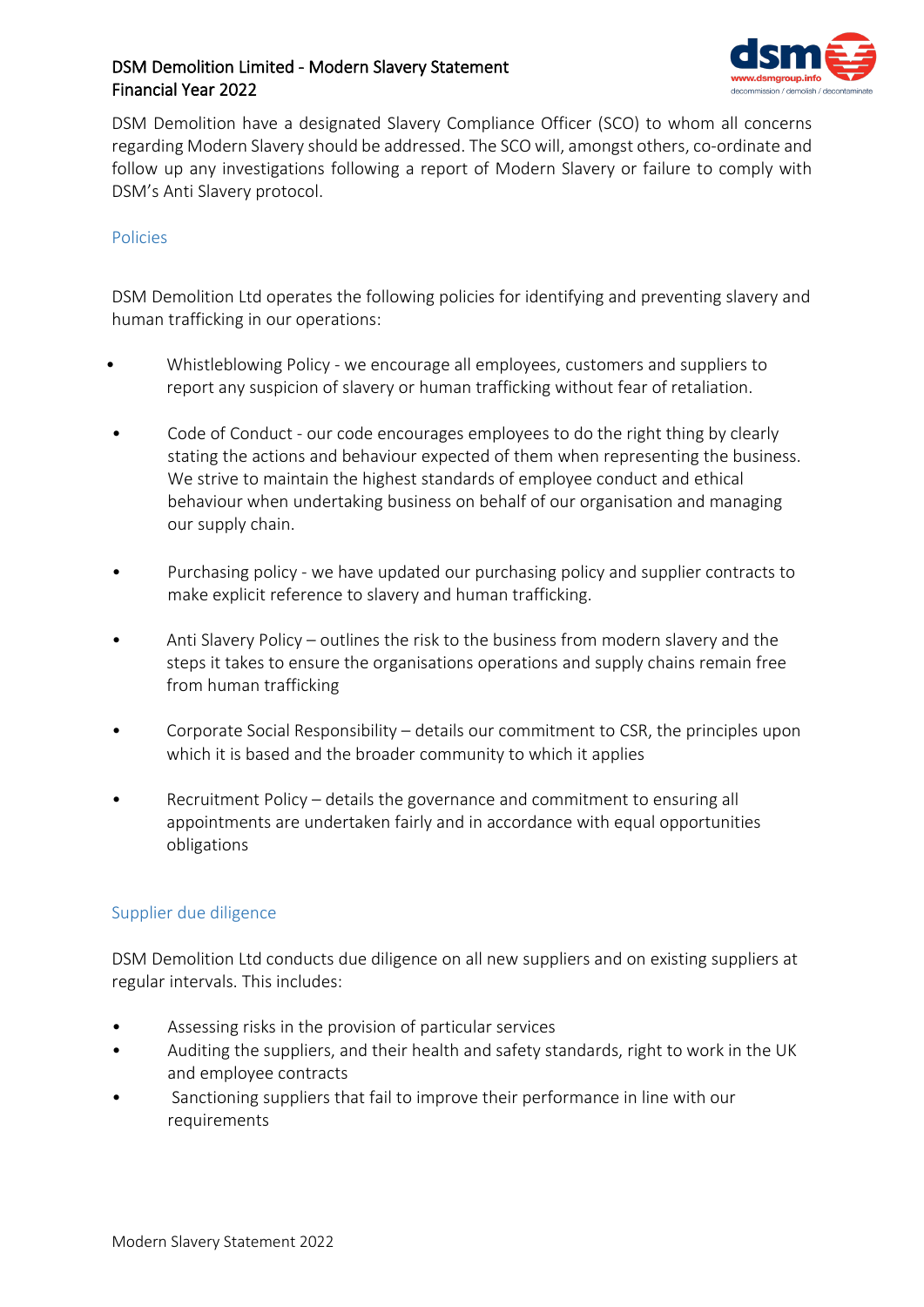

We require all suppliers to confirm:-

- They don't use any form of forced, compulsory or slave labour
- Their employees work voluntarily and are entitled to leave work
- They provide each employee with an employment contract that contains a reasonable notice period for terminating their employment
- They don't require employees to post a deposit/bond and don't withhold their salaries for any reasons
- They don't require employees to surrender their passports or work permits as a condition of employment

### Awareness

DSM Demolition Ltd has raised awareness of modern slavery and include modern slavery posters / communications as standard across all facilities and will again be sending an email to employees with links to Modern Slavery guidance and case studies along with a reminder  $of$  :-

- Our commitment in the fight against modern slavery
- Red flags for potential cases of slavery or human trafficking
- How employees should report suspicions of modern slavery

### **Training**

In addition to the awareness programme, DSM Demolition has reviewed training needs and will continue to provide access to the Home Office guidance and toolbox talks as part of the learning programme which will include

- Various forms of modern slavery in which people can be held and exploited
- The size of the problem and the risk to our organisation
- How employees can identify the signs of slavery and human trafficking, including unrealistically low prices
- How employees should respond if they suspect slavery or human trafficking
- How suppliers can escalate potential slavery or human trafficking issues to the relevant people within their own organisation
- What external help is available for the victims of slavery
- What terms and guidance should be provided to suppliers in relation to slavery policies and controls
- What steps DSM Demolition will take if a supplier fails to implement anti-slavery policies or controls
- We are currently exploring various online training forums for initial roll out to key staff